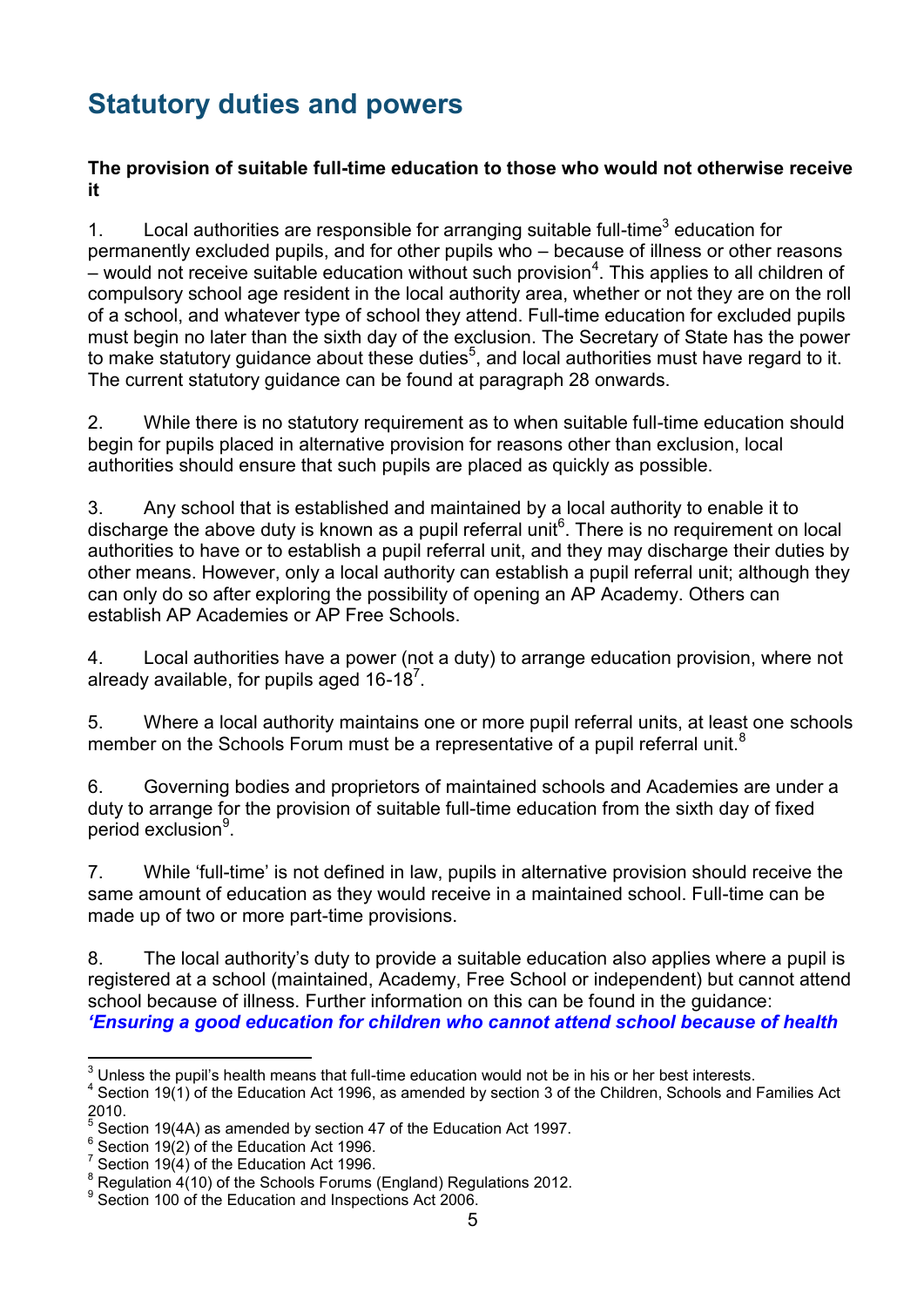### *[needs'](http://www.education.gov.uk/g00219676/special-health-needs-education)*

### **Opening and closing of pupil referral units**

9. From September 2012 if a local authority thinks a new pupil referral unit needs to be established in their area they must seek proposals from potential providers for the establishment of an Academy (AP Academy or AP Free School)<sup>1</sup> .

10. The Secretary of State has the power to direct a local authority to close a pupil referral unit which requires special measures or significant improvement<sup>11 12</sup>. When this happens, the local authority must provide the Secretary of State with information about the arrangements it is making to ensure that pupils receive suitable education $^{13}$ .

11. Regulations allow the Secretary of State to make an AP Academy Order in relation to a pupil referral unit which requires special measures or significant improvement $^{\mathsf{14}}$ .

12. Regulations<sup>15</sup> allow the Secretary of State to establish a management committee consisting of interim executive members (an Interim Executive Board (IEB)) in a pupil referral unit which requires special measures or significant improvement, or in a pupil referral unit the Secretary of State is satisfied is underperforming. As well as being used to ensure that the day to day running of the institution is effectively managed when intervention occurs, IEBs can be used as an effective intervention strategy in their own right, for example IEBs can apply for AP Academy Orders. These regulations define an underperforming pupil referral unit as one where the Secretary of State is satisfied that any of the following apply:

- a) the standards of performance of pupils at the unit are unacceptably low, and are likely to remain so;
- b) the quality of provision for pupils at the unit is unacceptably low;
- c) there has been a serious breakdown in the way the unit is conducted which is prejudicing, or likely to prejudice, such standards of performance; or
- d) the safety of pupils or staff of the unit is threatened (whether by a breakdown of discipline or otherwise).

13. Local authorities must obtain the consent of the Secretary of State before closing a pupil referral unit:

- which requires special measures or significant improvement*;*
- where the Secretary of State has established an IEB; or

 <sup>10</sup> Section 6A of the Education and Inspections Act 2006, introduced by the Education Act 2011 came into force in relation to pupil referral units on 1 September 2012.

 $11$  As defined in section 44 of the Education Act 2005.

 $12$  The Education (Pupil Referral Units) (Application of Enactments) (England) Regulations 2007 as amended by The Pupil Referral Units (Miscellaneous Amendments) (England) Regulations 2012, which came into force on 1 September 2012. .

The Education (Short Stay Schools) (Closure) (England) Regulations 2010, SI 2010/1071 as amended by The Pupil Referral Units (Miscellaneous Amendments) (England) Regulations 2012.

<sup>&</sup>lt;sup>14</sup>The Education (Pupil Referral Units) (Application of Enactments) (England) Regulations 2007 as amended by The Education (Pupil Referral Units) (Application of Enactments) (England) (Amendment) Regulations 2012.

 $15$  The Education (Pupil Referral Units) (Management Committees etc.) (England) Regulations 2007 as

amended by The Pupil Referral Units (Miscellaneous Amendments) (England) Regulations 2012.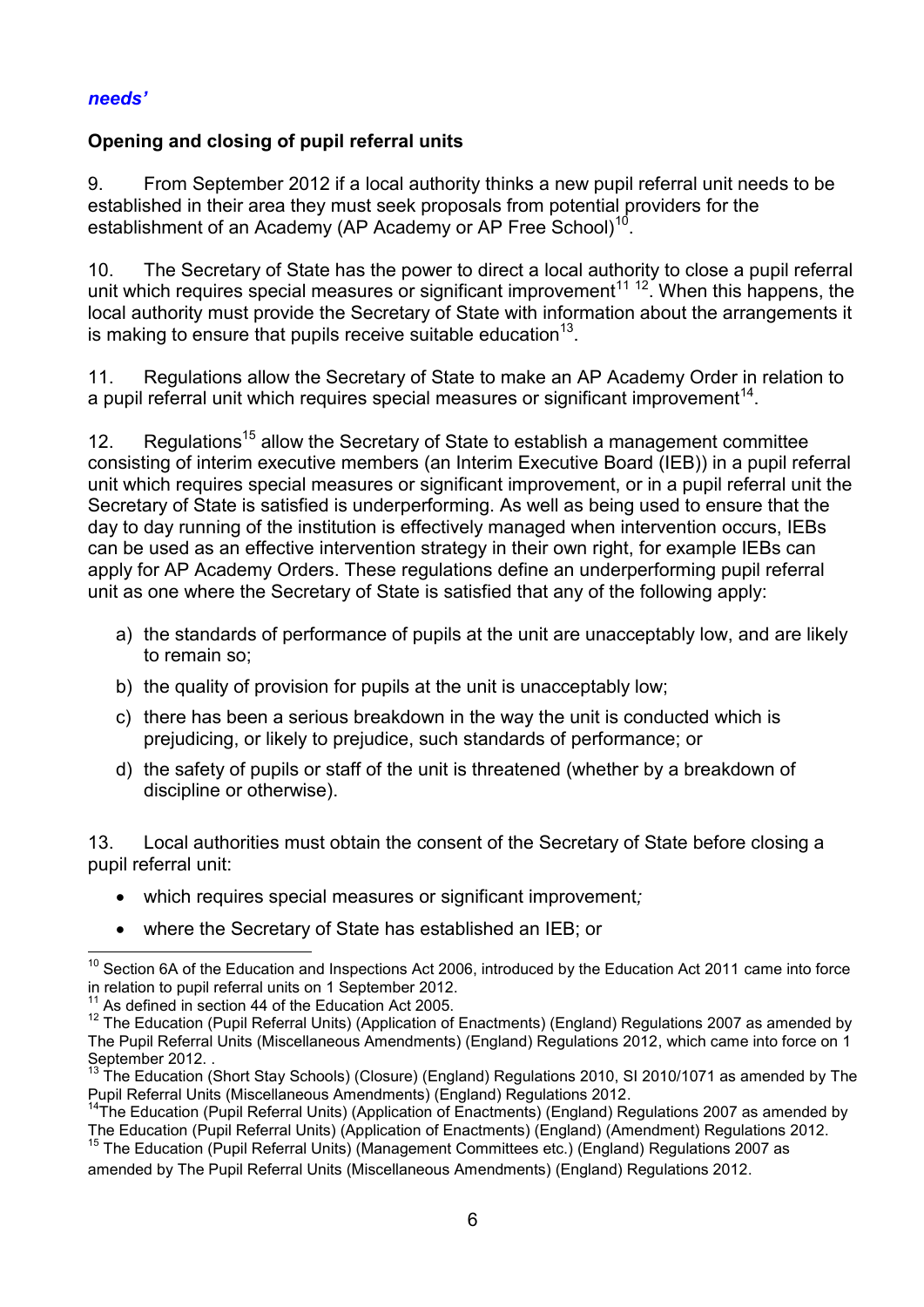• where Ofsted has notified the pupil referral unit that an inspection is to take place<sup>16</sup>.

# **Management of pupil referral units (PRUs)**

14. Regulations require local authorities to establish management committees to run pupil referral units in their area, to make provision for the constitution (including composition) and procedures of management committees, and to delegate specific powers to management committees.<sup>17</sup> The management committee must have a strategic role setting out and monitoring the aims and objectives of the unit to ensure children are safe, have their needs met and receive a good standard of education.

15. Changes to legislation<sup>18</sup> require local authorities to delegate budgets to the management committee of the pupil referral unit from 1 April 2013. The relevant regulations<sup>19</sup> prescribe how PRUs' budget shares are to be calculated and what funds for high needs pupils can be retained centrally by a local authority. Further guidance on those regulations can be found **[here](http://www.education.gov.uk/schools/adminandfinance/financialmanagement/schoolsrevenuefunding/financeregulations/a00218106/school-and-early-years-finance-regulations)**.

16. Giving management committees a delegated budget will ensure that pupil referral units can act more responsively and specifically in the best interests of pupils. From April 2013, local authorities must delegate to the management committee responsibility to set budgets. Management committees will also have responsibility for all other financial decisions necessary to manage and spend budgets effectively, such as maintaining accurate accounts<sup>20</sup>, signing contracts and deciding on severance payments to dismissed members of staff.

17. Funding arrangements for pupil referral units will also be changing from 1 April 2013, in line with changes to 2013/14 school finance. All direct state-funded alternative provision institutions (including pupil referral units) will receive base funding of £8,000 per place, topped up by funding from the commissioning local authority or school for each pupil admitted. The amount of the top up for each child will be for local decision and should be based on services provided to meet the needs of the individual child and any additional overheads not covered by the base funding.

18. Also from April 2013, responsibility for all decisions about the recruitment and management of staff will sit with the management committee, rather than the local authority<sup>21</sup>. As with community schools the local authority will remain the employer of staff in pupil referral units and will continue to be responsible for agreeing pay and conditions. The management committee will, however, have responsibility for making decisions about appointing, managing, appraising, suspending or dismissing members of staff. In carrying out the duties with regard to this, management committees must adhere to the relevant sections of the School Staffing Regulations.

 $\overline{a}$  $16$  See regulation 7 of the Education (Short Stay Schools) (Closure) (England) Regulations 2010, as amended by The Pupil Referral Units (Miscellaneous Amendments) (England) Regulations 2012, which came into force on 1 September 2012).

<sup>&</sup>lt;sup>17</sup> The Education (Pupil Referrals Units) (Management Committees etc.) (England) Regulations 2007 (as amended by The Pupil Referral Units (Miscellaneous Amendments) (England) Regulations 2012).

<sup>&</sup>lt;sup>18</sup> Section 45 of the School Standards and Framework Act 1998, as amended by section 50 of the Education Act 2011.

The School and Early Years Finance (England) Regulations 2012.

<sup>20</sup> Consistent Financial Reporting (England) Regulations 2012 SI/2012/674.

<sup>&</sup>lt;sup>21</sup> By virtue of the application of the School Staffing (England) Regulations 2009, with modifications, applying to PRUs but from April 2013.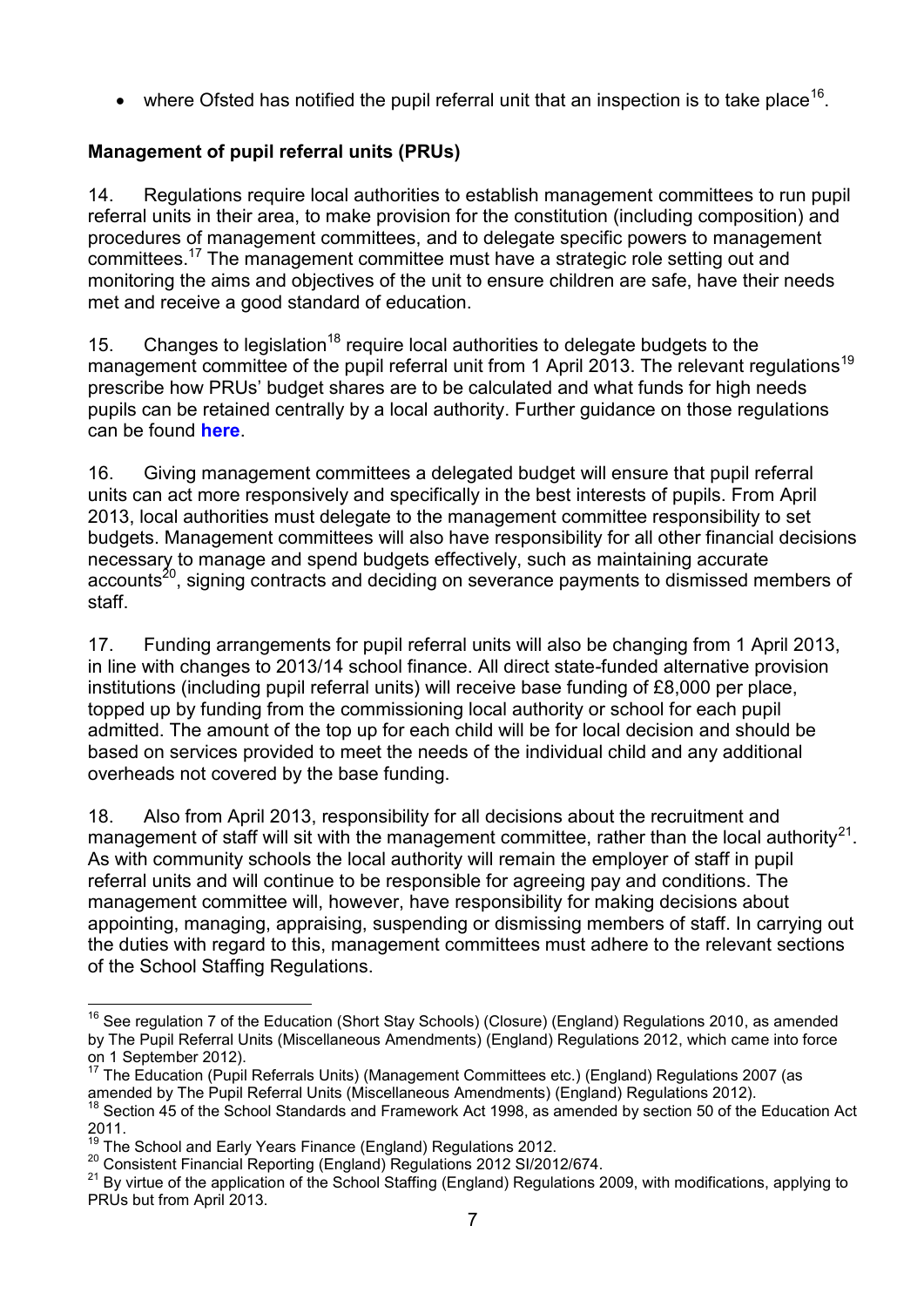19. In terms of the composition of management committees, they must contain at least seven, but no more than 20 members. The structure is outlined in the table below. The regulations cited in paragraph 14 provide more information about who may be eligible in the different categories.

| <b>Parent members</b>             | At least one, but no more than one-fifth of the total<br>committee.                                                                     |
|-----------------------------------|-----------------------------------------------------------------------------------------------------------------------------------------|
| <b>Staff members</b>              | At least one, but no more than one-third of the<br>total committee.                                                                     |
| Local authority appointed members | At least one, but no more than one-third of the<br>total committee.                                                                     |
| Community members                 | Must outnumber all of the other members<br>combined.                                                                                    |
| Sponsor members                   | Sponsor members are entirely optional but where<br>a committee has sponsor members there must be<br>at least one, but no more than two. |

20. Changes were made to regulations in 2012, specifically about community members<sup>22</sup>. When appointing community members, local authorities (or the management committee itself where it is already in place) must first seek to appoint representatives from local schools. The regulations also specify that local authority employees, other than persons employed by the local authority to work in a school maintained by them, cannot be community members. Any current community members who are employees of the local authority (and who are not employed to work in a school maintained by that authority) can remain in place until 1 September 2013, when they will have to be replaced by a new community member who must be appointed in accordance with the new requirements.

21. Increasing school representation on management committees will help ensure that the needs of pupils are better met, and help build continuity and raise standards in their educational attainment. This is therefore a priority for management committee membership. Where it is not possible to appoint a school representative and there is difficulty in finding people to appoint as community members, consideration should be given to appointing community members who are involved with the young people, who may typically be in alternative provision in their area. This may include community groups, offending or drug support groups, and other alternative provision and pupil referral units. Local businesses, colleges and others who work with young people could also be considered. Where the local authority or management committee feel it would be valuable to retain the input from other local authority services (who previously sat on the committee as community members) it should be noted that representatives from these services can still attend management committee meetings to offer valuable insights, though they would not have voting rights.

22. Where a pupil referral unit requires special measures or significant improvement, or where a pupil referral unit is judged to be underperforming, the Secretary of State can replace members of the management committee with interim executive members.

 $\overline{a}$  $22$  The Pupil Referral Units (Miscellaneous Amendments) (England) Regulations 2012, which came into force on 1 September 2012.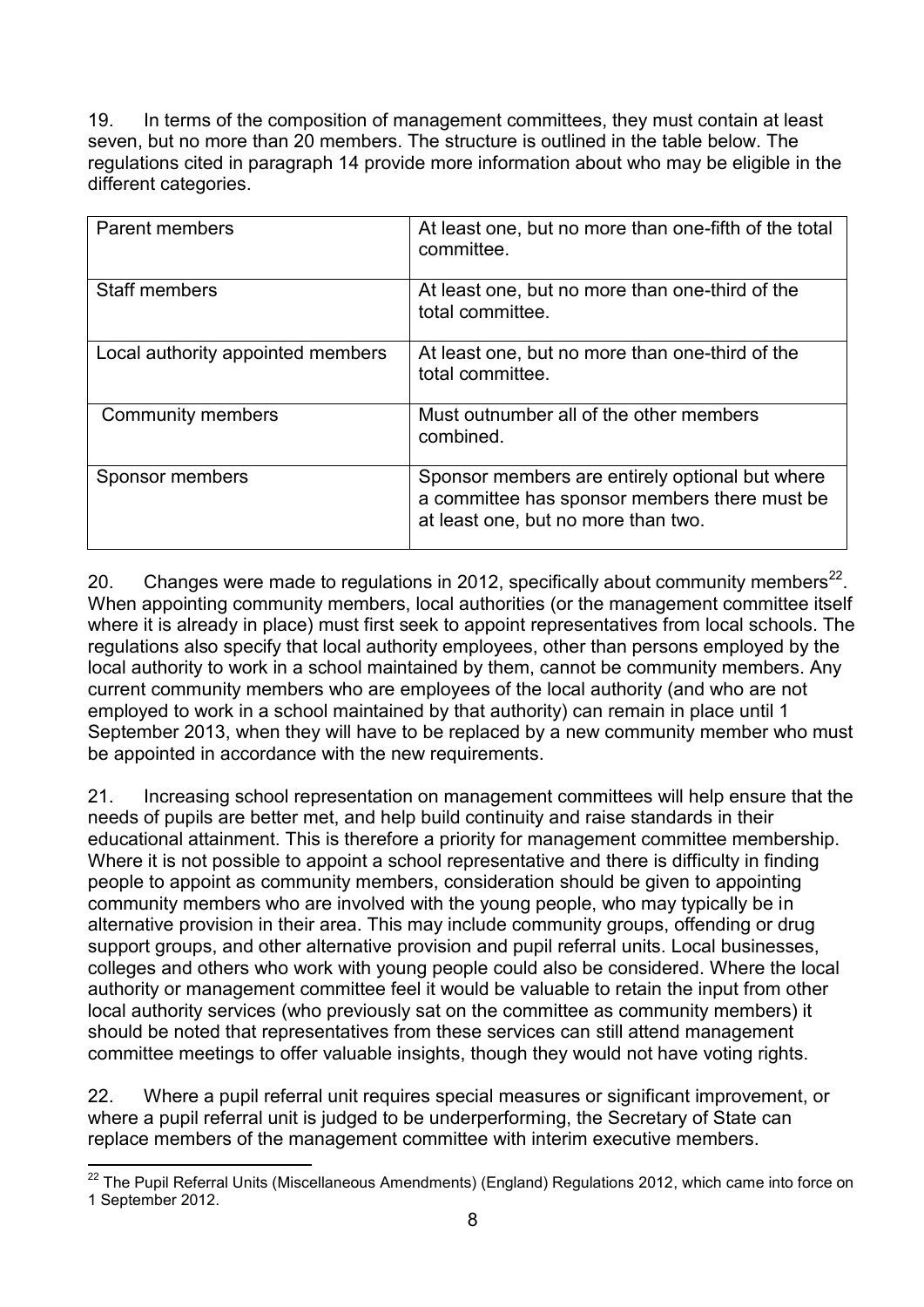## **Power of schools to direct a pupil off-site for education to improve behaviour**

23. Governing bodies of maintained schools have the power to direct a pupil off-site for education to improve his or her behaviour<sup>23</sup>. The Secretary of State has made regulations<sup>24</sup>, as is required by the related primary legislation<sup>25</sup>, concerning schools' use of this power.

24. Under revised off-site regulations<sup>26</sup> the governing body must:

- ensure that parents (and the local authority where the pupil has a statement of special educational needs) are given clear information about the placement: why, when, where, and how it will be reviewed;
- keep the placement under review and involve parents in the review. The regulations specify regular reviews but do not specify how often reviews must take place (that should be decided on a case-by-case basis). Reviews should be frequent enough to provide assurance that the off-site education is achieving its objectives and that the pupil is benefitting from it; and
- have regard to guidance from the Secretary of State on the use of this power new statutory guidance on this issue can be found below at paragraph 41.

25. This legislation does not apply to Academies. They can arrange off-site provision for similar purposes under their general powers, set out in the Academy Trust's Articles of Association. Though the regulations and guidance do not apply, they can provide Academies with an example of good practice.

### **AP Academies and AP Free Schools**

26. Pupil referral units may now apply to convert to become AP Academies. Independent, voluntary sector or prospective providers may apply to become AP Free Schools<sup>27 28</sup>.

27. Regulations<sup>29</sup> apply the Academies Act 2010 to pupil referral units, with modifications where required. This allows the management committees of pupil referral units to apply for an AP Academy Order, and the Secretary of State to make an AP Academy Order in relation to a pupil referral unit which requires special measures or significant improvement. Regulations<sup>30</sup> also set out the process for transferring any budget surpluses when a pupil referral unit converts into an AP Academy.

 $\frac{1}{2}$  $\frac{^{23}}{^{23}}$  See section 29A of the Education Act 2002, introduced by the Education and Skills Act 2008.

<sup>24</sup> The Education (Educational Provision for Improving Behaviour) Regulations 2010.*.*

 $25$  Section 29A of the Education Act 2002.

<sup>&</sup>lt;sup>26</sup> The Education (Educational Provision for Improving Behaviour) (Amendment) Regulations 2012, which came into force on 1 January 2013.

<sup>&</sup>lt;sup>27</sup> Section 53 of the Education Act 2011 created a new type of institution: the AP Academy (which includes Free Schools).

There is an annual application process for those wishing to establish AP Free Schools.

<sup>&</sup>lt;sup>29</sup> The Education (Pupil Referral Units) (Application of Enactments) (England) Regulations 2007 (as amended

by the Education (Pupil Referral Units) (Application of Enactments) (England) (Amendment) Regulations 2012). Pupil Referral Units (Miscellaneous Amendments) (No.2) (England) Regulations 2012.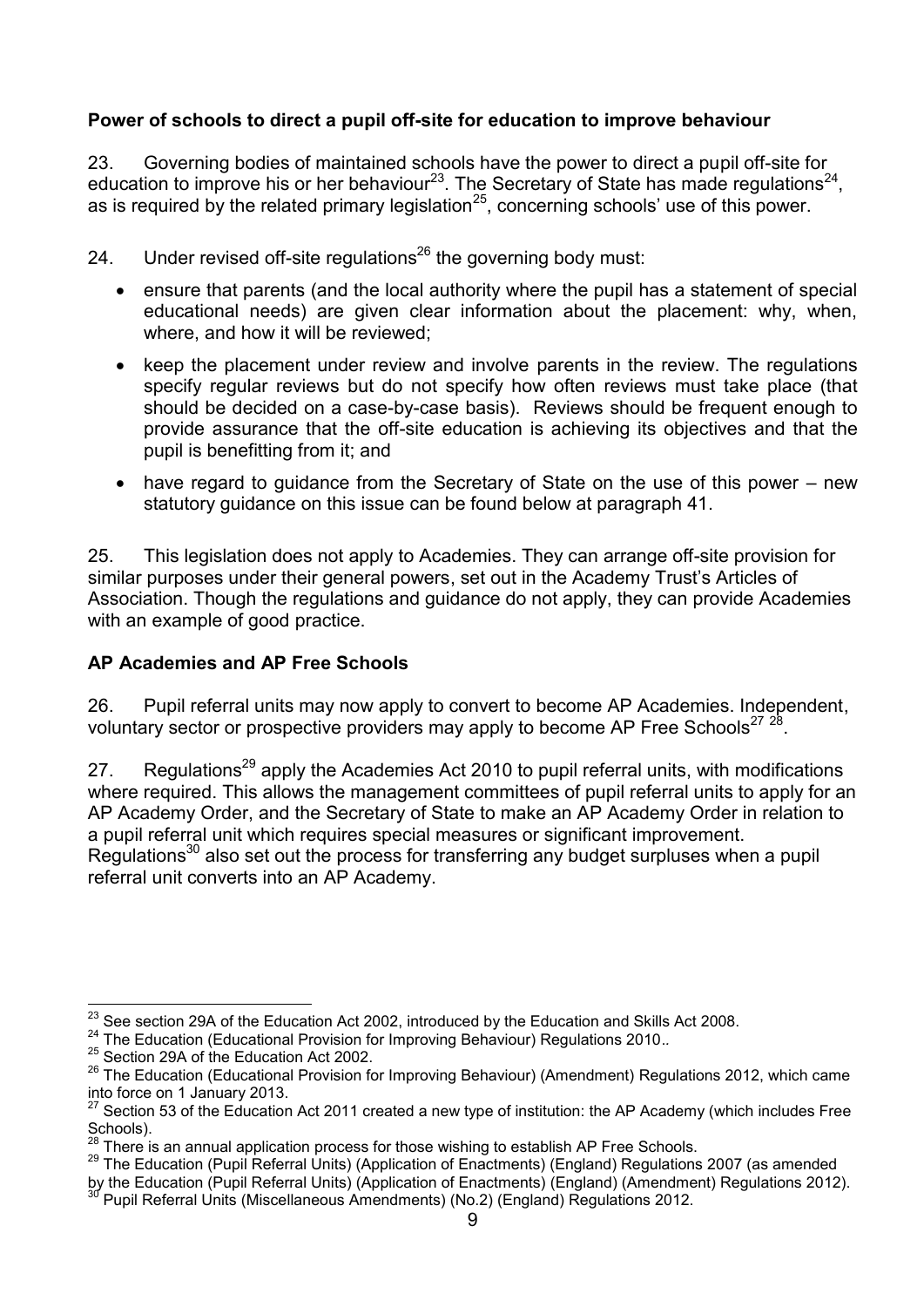# **Statutory duties and powers**

28. This part of the guidance is made under the Secretary of State's powers to make guidance to which local authorities and/or schools must have regard. $31$ 

29. Even where a party is not bound to have regard to statutory guidance – for example Academies arranging off-site provision to improve behaviour – this guidance can provide an indication of good practice.

### **Good alternative provision**

30. Good alternative provision is that which appropriately meets the needs of pupils which required its use and enables them to achieve good educational attainment on par with their mainstream peers. All pupils must receive a good education, regardless of their circumstances or the settings in which they find themselves. Provision will differ from pupil to pupil, but there are some common elements that alternative provision should aim to achieve, including:

- good academic attainment on par with mainstream schools particularly in English, maths and science (including IT) – with appropriate accreditation and qualifications;
- that the specific personal, social and academic needs of pupils are properly identified and met in order to help them to overcome any barriers to attainment;
- improved pupil motivation and self-confidence, attendance and engagement with education; and
- clearly defined objectives, including the next steps following the placement such as reintegration into mainstream education, further education, training or employment.

# **Planning for alternative provision**

31. All pupils should be helped and encouraged to achieve or exceed the standards of a good education. Commissioners should recognise any issues or barriers, and hence a potential requirement for alternative provision, as early as possible, and carry out a thorough assessment of the pupil's needs. Schools should look to have an increased focus on the early assessment and identification of a pupil's needs before his or her behaviour has deteriorated to the extent that exclusion is the only option.

32. All pupils must receive full-time provision in total, whether in one setting or more, unless a pupil's medical condition makes full-time provision inappropriate – see the guidance document *['Ensuring a good education for children who cannot attend school because](http://www.education.gov.uk/g00219676/special-health-needs-education)  [of health needs'](http://www.education.gov.uk/g00219676/special-health-needs-education)* for further information. A personalised plan for intervention should be prepared by the commissioner setting clear objectives for improvement and attainment, timeframes, arrangements for assessment and monitoring progress, and a baseline of the current position against which to measure progress. Plans should also be linked to other relevant information or activities such as 'Education, Health and Care Plans' for children with SEN.

 $\overline{a}$  $^\mathrm{31}$  Section 19(4A) of the Education Act 1996 relates to local authorities' conduct in discharging duties under section 19. Section 100(4) of the Education and Inspections Act 2006 relates to how schools arrange education for pupils on fixed period exclusions. Section 29A relates to maintained schools' use of off-site direction powers.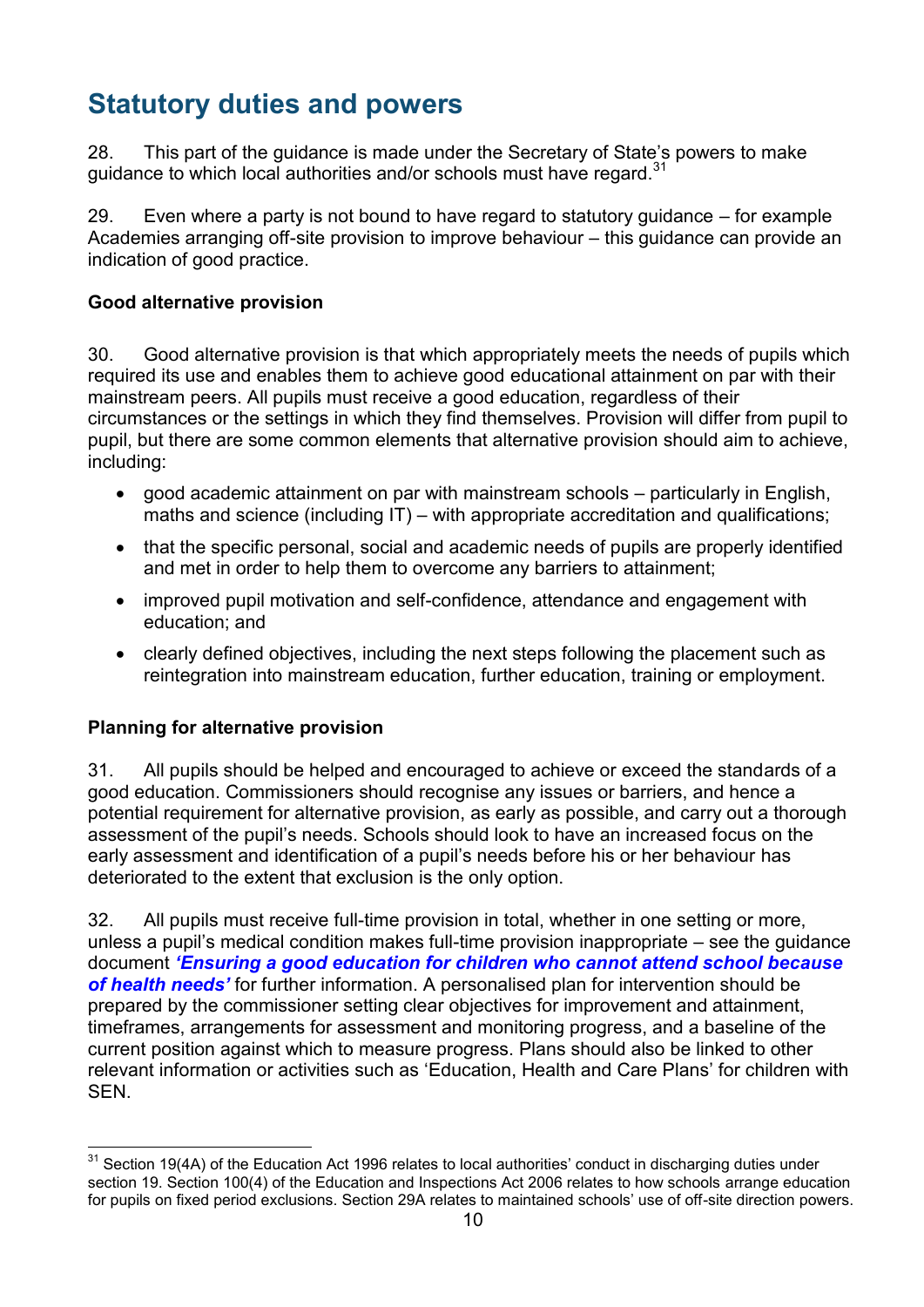33. Commissioners should maintain a full record of all placements they make, including a pupil's progress, achievements and destination following the placement. This should also include the pupil's own assessment of their placement.

# **Commissioning good-quality alternative provision**

34. Responsibility for the alternative provision used rests with the commissioner. The nature of the intervention, its objectives and the timeline to achieve these objectives should be agreed and clearly defined. Progress against these objectives should be frequently monitored, appropriate reviews should be built in and continuity into the next stage in the child's life should be considered. Where reintegration to the school is an objective, there should be agreement on how to assess when the pupil is ready to return and the school should provide an appropriate package of support to assist their reintegration. These objectives and plans should be agreed with providers, set out in writing and regularly monitored, including through frequent visits to the provider.

35. All relevant information should be shared with providers and other parties involved. This should be jargon free and include any information on special educational needs, literacy, safeguarding or other issues, as well as any information requested by the provider as appropriate. Information must be provided in accordance with data protection principles but this should not discourage schools from providing information where they can do so.

36. Commissioners should maintain on-going contact with the provider and pupil, with clear procedures in place to exchange information, monitor progress and provide pastoral support. If a pupil is on the roll of their previous or current school they should remain so and encouraged to feel part of the school. Records should be kept on a pupil's progress in the provision, appropriate staff liaison arrangements should be in place, and appropriate mechanisms of challenge should be agreed.

37. Commissioners need the right information to be able to decide which provision is most appropriate for a pupil. Some local authorities or partnerships of schools have developed a local directory of 'approved' provision, which meets clearly defined standards (including registration where necessary, safeguarding, health and safety, quality of accommodation, quality of education etc.). These lists, where they exist, can provide a helpful starting point. However, prior to placement, commissioners should still assess whether the provision offers high quality education and is suitable for the pupil's individual needs.

38. Alternative provision should be good quality, registered where appropriate  $32$ , and delivered by high quality staff with suitable training, experience and safeguarding checks. It should have clearly defined objectives relating to personal and academic attainment. Where an intervention is part-time or temporary, to help minimise disruption to a pupil's education, it should complement and keep up with the pupil's current curriculum, timetable and qualification route. If a pupil is referred to off-site provision on a part-time basis, they should attend school as usual on the days on which they are not in the alternative provision.

### 39. Provision should:

have a clear purpose with a focus on education and achievement as well as meeting

 $\overline{a}$  $32$ An AP provider should be registered as an independent school if it meets the criteria for registration (that it provides full-time education to five or more full-time pupils of compulsory school age, or one such pupil who is looked-after or has a statement of SEN). All AP Academies and AP Free Schools must be registered as independent schools whether or not they are full-time or part-time.